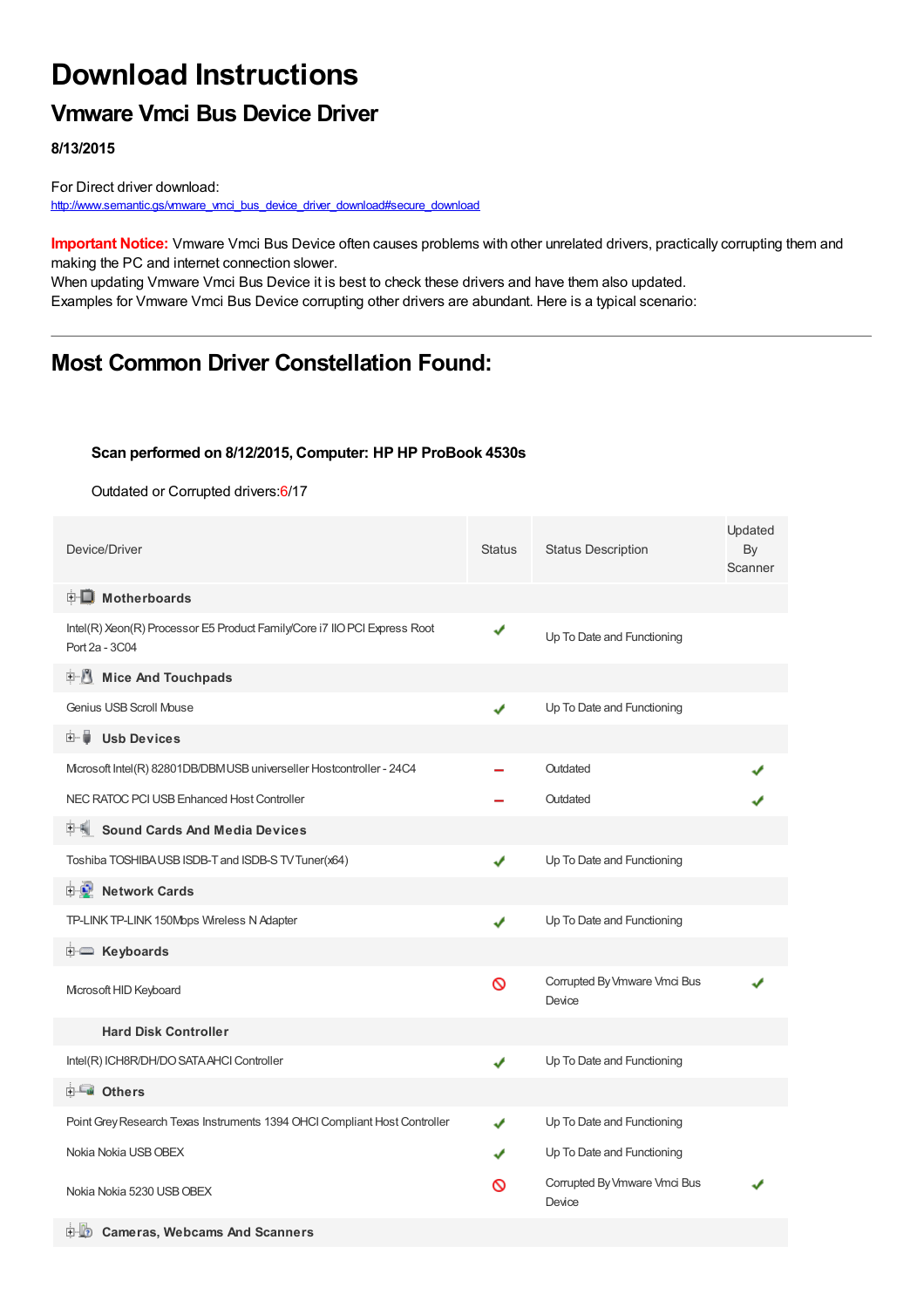| Canon Canon MG5300 series                                     |   | Up To Date and Functioning             |  |
|---------------------------------------------------------------|---|----------------------------------------|--|
| <b>Dideo Cards</b>                                            |   |                                        |  |
| Intel(R) HD Graphics                                          | ଷ | Corrupted By Vmware Vmci Bus<br>Device |  |
| <b>E</b> Input Devices                                        |   |                                        |  |
| Wacom Virtual Keyboard Interface                              | ✔ | Up To Date and Functioning             |  |
| <b>E-</b> Port Devices                                        |   |                                        |  |
| Sony Ericsson Sony Ericsson 750 USB VMC OBEX Interface (COM6) |   | Up To Date and Functioning             |  |
| <b>D</b> Monitors                                             |   |                                        |  |
| Sony Digital Flat Panel (1024x768)                            | J | Up To Date and Functioning             |  |
| <b>Devices</b> Mobile Phones And Portable Devices             |   |                                        |  |
| <b>Acer NOKIA</b>                                             |   | Outdated                               |  |

## **Vmware Vmci Bus Device Driver Models:**

| <b>Driver Model</b>                            | Original<br><b>Upload Date</b> | Last<br><b>Modification</b> | <b>Driver File</b>                        | <b>File</b><br>Size | <b>Most Compatible</b><br><b>Computer Model</b> | <b>Availabilty To</b><br><b>Scanner</b> |
|------------------------------------------------|--------------------------------|-----------------------------|-------------------------------------------|---------------------|-------------------------------------------------|-----------------------------------------|
| Vmware Vmci Bus Device 12/15/2014<br>43002.1   |                                | 8/9/2015                    | vmware vmci bus device-<br>43002.1.exe    | 28kb                | Compaq Presario 7RPM11 195749-<br>999.          | J                                       |
| Vmware Vmci Bus Device 9/11/2014<br>E1.11.1460 |                                | 7/31/2015                   | vmware vmci bus device-<br>e1.11.1460.exe |                     | 127kb SAMSUN 770Z5E/780Z5E                      | ✔                                       |
| Vmware Vmci Bus Device 8/14/2014<br>80079      |                                | 8/7/2015                    | qtsm-80079.exe                            |                     | 162kb Sony VGN-AR11MR                           | ✔                                       |
| Vmware Vmci Bus Device 12/3/2014<br>71.1061.1  |                                | 8/8/2015                    | vmware vmci bus device-<br>71.1061.1.exe  |                     | 208kb NEC PC-LS150LS1KSG.                       | J                                       |
| Vmware Vmci Bus Device 1/4/2015<br>7232.13     |                                | 8/9/2015                    | vmware vmci bus device-<br>7232.13.exe    |                     | 126kb Fujitsu FMVLX55M                          |                                         |
| Vmware Vmci Bus Device 12/19/2014<br>41.1844   |                                | 8/2/2015                    | vmware vmci bus device-<br>41.1844.exe    |                     | 74kb Sony VPCCW2KGX,                            |                                         |
| Vmware Vmci Bus Device 9/22/2014<br>1.11.1248  |                                | 8/4/2015                    | vmware vmci bus device-<br>1.11.1248.exe  |                     | 154kb IBM23741U9,                               |                                         |
| Vmware Vmci Bus Device 10/26/2014<br>U70268    |                                | 8/7/2015                    | vmware vmci bus device-<br>u70268.exe     | 44kb                | HPHP Pavilion dv9000 NoteBook<br>PC.            |                                         |
| Vmware Vmci Bus Device 8/1/2014<br>74008       |                                | 8/8/2015                    | vmware vmci bus device-<br>74008.exe      |                     | 107kb Lenovo 1024AMJ,                           | ✔                                       |
| Vmware Vmci Bus Device 10/6/2014<br>31.11.189  |                                | 8/5/2015                    | jzuksr-31.11.189.exe                      | 127kb               | HP Compaq Presario C700<br>KQ185EA#ABE          | J                                       |
| Vmware Vmci Bus Device 11/22/2014<br>83674     |                                | 8/5/2015                    | vmware vmci bus device-<br>83674.exe      |                     | 126kb Toshiba Dynabook TX/77MMHYD,              | ✔                                       |
| Vmware Vmci Bus Device 9/30/2014<br>232.181.1  |                                | 7/31/2015                   | vmware vmci bus device-<br>232.181.1.exe  |                     | 177kb HPPX530AA-UUZ t3040.ch,                   | ✔                                       |
| Vmware Vmci Bus Device 1/15/2015<br>33072      |                                | 8/7/2015                    | vmware vmci bus device-<br>33072.exe      |                     | 193kb HPAY627AAR-ABA a4313w,                    | ✔                                       |
| Vmware Vmci Bus Device 8/24/2014<br>1.11.1242  |                                | 8/10/2015                   | vmware_vmci_bus_device-<br>1.11.1242.exe  |                     | 99kb Gateway 510 sku,                           | ✔                                       |
| Vmware Vmci Bus Device 12/24/2014<br>302.131.1 |                                | 8/2/2015                    | vmware_vmci_bus_device-<br>302.131.1.exe  |                     | 181kb IBM26476AG,                               | ✔                                       |
| Vmware Vmci Bus Device 10/7/2014<br>J1.12389   |                                | 8/7/2015                    | vmware_vmci_bus_device-<br>j1.12389.exe   |                     | 189kb Sony VPCEF22FX,                           | ✔                                       |
| Vmware Vmci Bus Device 1/29/2015<br>1.1071.16  |                                | 8/4/2015                    | vmware vmci bus device-<br>1.1071.16.exe  |                     | 194kb Samsung Q320/P320,                        | ✔                                       |
| Vmware Vmci Bus Device 8/5/2014                |                                | 8/7/2015                    | vmware_vmci_bus_device-                   |                     | 77kh Biostar TForce 550                         | ✔                                       |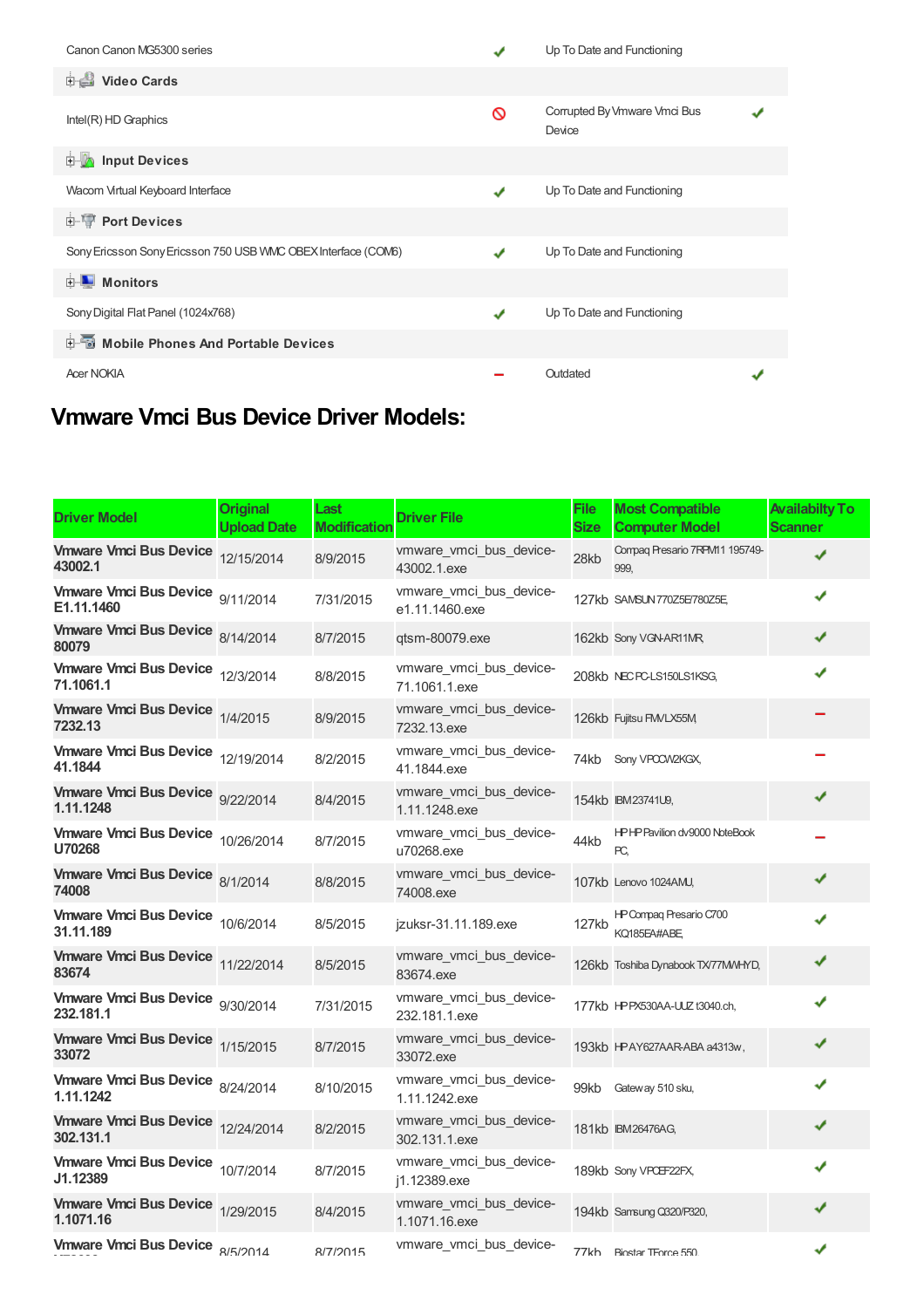| X72693                                          | $-1$ | $u$ $i$ $i \in V$ $i \cup v$ | x72693.exe                                | 1.1W | <b>LAVORAL TEVEVO ODV</b>           |   |
|-------------------------------------------------|------|------------------------------|-------------------------------------------|------|-------------------------------------|---|
| Vmware Vmci Bus Device 11/7/2014<br>B8382.16    |      | 8/5/2015                     | vmware_vmci_bus_device-<br>b8382.16.exe   |      | 128kb Lenovo ThinkPad T430u,        | ✔ |
| Vmware Vmci Bus Device 11/24/2014<br>422.11.17  |      | 7/31/2015                    | vmware_vmci_bus_device-<br>422.11.17.exe  |      | 71kb Dell PowerEdge C8220,          | ✔ |
| Vmware Vmci Bus Device 9/11/2014<br>631.11.17   |      | 8/6/2015                     | vmware_vmci_bus_device-<br>631.11.17.exe  |      | 174kb Panasonic CF-30CASAXBM,       | ✔ |
| Vmware Vmci Bus Device 8/14/2014<br>1.131.192   |      | 8/5/2015                     | vmware_vmci_bus_device-<br>1.131.192.exe  |      | 93kb LGLE50-23SK,                   | ✔ |
| Vmware Vmci Bus Device 11/22/2014<br>72881.1    |      | 8/6/2015                     | grdw-72881.1.exe                          | 89kb | Toshiba SATELLITE L870-150,         | ✔ |
| Vmware Vmci Bus Device 9/8/2014<br>B201.12.10   |      | 8/7/2015                     | vmware_vmci_bus_device-<br>b201.12.10.exe |      | 207kb HPEC577AA-B1Ud4180.se,        | ✔ |
| Vmware Vmci Bus Device 7/25/2014<br>V84062.1    |      | 8/2/2015                     | vmware_vmci_bus_device-<br>v84062.1.exe   |      | 70kb EDsys EH33220M                 | ✔ |
| Vmware Vmci Bus Device 10/4/2014<br>A71.1783    |      | 8/3/2015                     | vmware vmci bus device-<br>a71.1783.exe   | 72kb | Compaq DA309A-B14 6540.<br>BE910,   | ✔ |
| Vmware Vmci Bus Device 8/11/2014<br>60706       |      | 8/9/2015                     | vmware_vmci_bus_device-<br>60706.exe      |      | 138kb Fujitsu FM/NR9P2C,            | ✔ |
| Vmware Vmci Bus Device 11/8/2014<br>M3361.19    |      | 8/9/2015                     | vmware_vmci_bus_device-<br>m3361.19.exe   |      | 135kb HCL Infosystems GETZ-LD,      | ✔ |
| Vmware Vmci Bus Device 11/13/2014<br>632.131.1  |      | 8/9/2015                     | vmware_vmci_bus_device-<br>632.131.1.exe  |      | 161kb Foxconn AT-7000 Series,       | ✔ |
| Vmware Vmci Bus Device 10/13/2014<br>O302.189   |      | 8/9/2015                     | vmware_vmci_bus_device-<br>o302.189.exe   | 29kb | Mtsubishi AL12FBHEZ42W,             | ✔ |
| Vmware Vmci Bus Device 12/8/2014<br>82241.1     |      | 8/9/2015                     | vmware_vmci_bus_device-<br>82241.1.exe    |      | 110kb Foxconn Inferno Katana GTI,   | ✔ |
| Vmware Vmci Bus Device 10/28/2014<br>43626      |      | 8/6/2015                     | amlvg-43626.exe                           |      | 107kb Matsonic MS8158,              | ✔ |
| Vmware Vmci Bus Device 8/28/2014<br>40828       |      | 8/9/2015                     | vmware_vmci_bus_device-<br>40828.exe      |      | 88kb Sony SVE15116FJB,              | ✔ |
| Vmware Vmci Bus Device 9/28/2014<br>1.11.171.1  |      | 8/3/2015                     | vmware_vmci_bus_device-<br>1.11.171.1.exe |      | 141kb IBM6792GGU,                   | ✔ |
| Vmware Vmci Bus Device 11/17/2014<br>Z3232.11.1 |      | 8/4/2015                     | vmware_vmci_bus_device-<br>z3232.11.1.exe |      | 174kb HP 100-5010b,                 |   |
| Vmware Vmci Bus Device 9/1/2014<br>7331.10      |      | 8/4/2015                     | vmware_vmci_bus_device-<br>7331.10.exe    |      | 98kb Lenovo ThinkPad T530i,         |   |
| Vmware Vmci Bus Device 11/1/2014<br>S2.13329    |      | 8/6/2015                     | vmware_vmci_bus_device-<br>s2.13329.exe   |      | 21kb IBM6204EBC,                    | ✔ |
| Vmware Vmci Bus Device 1/25/2015<br>T71.181.17  |      | 8/9/2015                     | vmware vmci bus device-<br>t71.181.17.exe |      | 138kb Packard Bell IPOWER X9075,    | ✔ |
| Vmware Vmci Bus Device 11/15/2014<br>72381.1    |      | 8/10/2015                    | vmware_vmci_bus_device-<br>72381.1.exe    |      | 78kb Sony VPCEB3S1E,                |   |
| Vmware Vmci Bus Device 9/1/2014<br>64062        |      | 8/5/2015                     | vmware_vmci_bus_device-<br>64062.exe      |      | 131kb Packard Bell IMEDIA D5230 BE, | ✔ |
| Vmware Vmci Bus Device 8/15/2014<br>31.1208     |      | 8/7/2015                     | vmware_vmci_bus_device-<br>31.1208.exe    |      | 72kb HP PL494AA-B14 t760.be,        |   |
| Vmware Vmci Bus Device 8/17/2014<br>1.11.174    |      | 8/4/2015                     | isu-1.11.174.exe                          | 38kb | HPNQ867AA-UUZ m9650ch,              | ✔ |
| Vmware Vmci Bus Device 10/2/2014<br>6241.19     |      | 8/5/2015                     | vmware_vmci_bus_device-<br>6241.19.exe    |      | 54kb Toshiba SATELLITE C50D-A-10Z,  | ✔ |
| Vmware Vmci Bus Device 11/27/2014<br>80384      |      | 8/2/2015                     | vmware_vmci_bus_device-<br>80384.exe      |      | 147kb WIPRO WNBOBM4930-EK-0015,     | ✔ |
| Vmware Vmci Bus Device 1/21/2015<br>1.10846     |      | 8/5/2015                     | vmware_vmci_bus_device-<br>1.10846.exe    |      | 57kb NECPC-VY16MEXJRFHX,            | ✔ |
| Vmware Vmci Bus Device 9/21/2014<br>70931.1     |      | 8/6/2015                     | vmware_vmci_bus_device-<br>70931.1.exe    |      | 121kb Sony VGN-SZ71E_B,             | ✔ |

## **Typical Driver constellation for scanned computers:**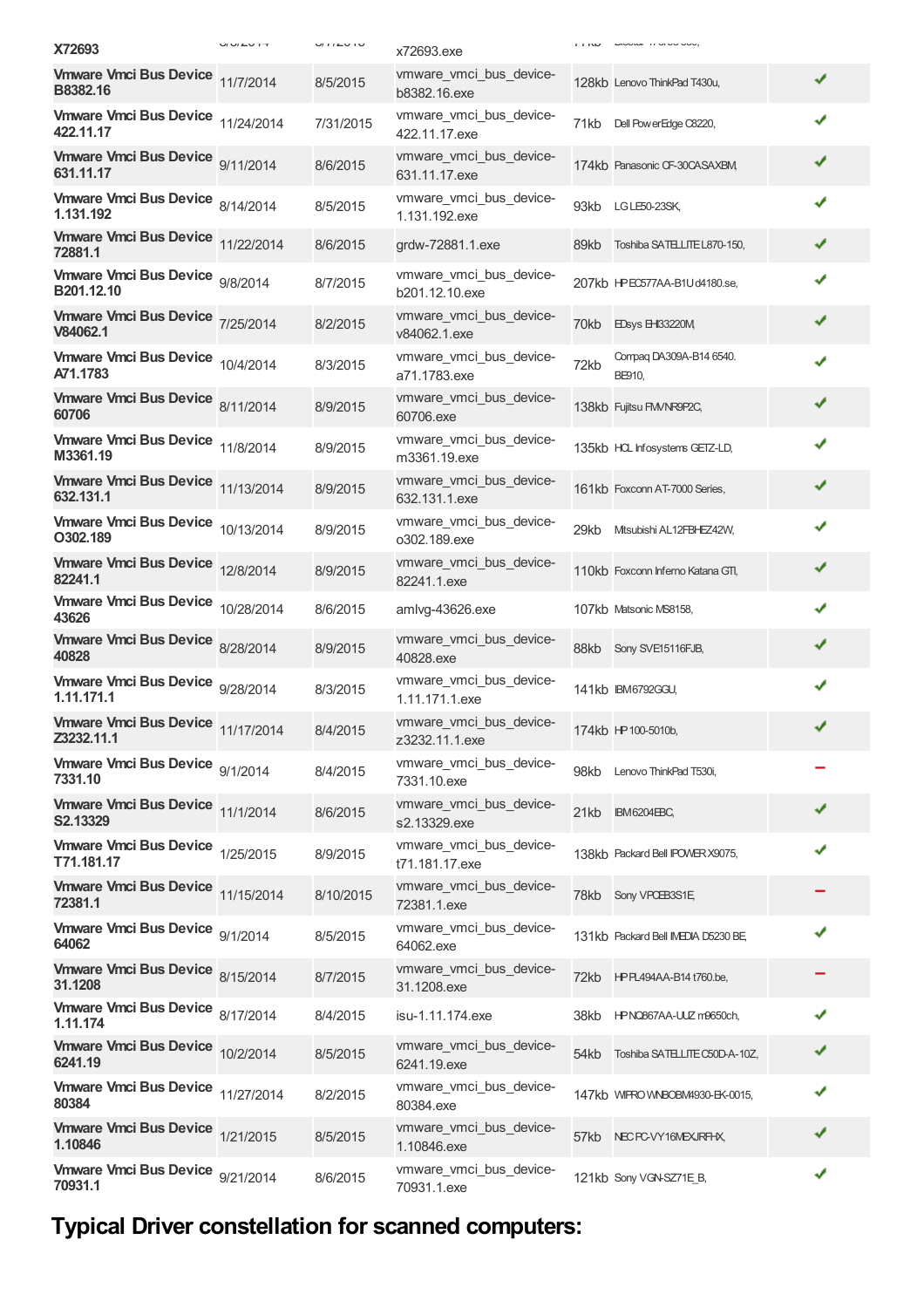#### **Data derived from 944 scans made on these 575 computers from 12/12/2014 to 7/31/2015:**

Panasonic CF-19FDGCFWG, LG R500-U.CPCIT, Fujitsu FMMFC60H, NEC PC-GL26ES9LE, HP KX621AA-ABT a6553.is, HP Compaq 615, Gateway GM5485H, Toshiba Dynabook R634/E25K, Sony VPCL21M9E, HP HP dc5000 SFF, Lenovo 20BECTO1VWV, Compaq P8657J-ABA SR1000ZNA441, HP GL318AA-B1U d4896.se, HP HP Compaq nc2400, IBMThinkPad T43p,HP WC812AA-ABVHPE-130me,GatewayM-6888u, Fujitsu FMVFE90DBY,Gateway0AAVWP08, SonyVGN-CS26G\_P, SonyVGN-FE17SP, Lenovo 20BC0000MH, Lenovo 6457W8Q, Toshiba Satellite R630, Toshiba Satellite L500D, NEC PC-VW770FS6B, Sony VPCEJ2S1R, ABook Z410, HP VN465AA-UUW HPE-010sc, Acer Veriton M688G, Avermedia TS-400 Series, HP RJ131AA-AB8 t3620.t, Fujitsu FMM/GG70N7, Lenovo 6457WTU, HP FL379AA-UUZ m9480ch, Fujitsu FMVWJS2B77, MouseComputer Z68A-SD60, Toshiba PSKHGL-00C004, Packard Bell IMEDIAH7653, SonyVGN-NW120J, Lenovo 23242F3,HP NC684AAR-ABAa6750y, SonyVGNFW590FSB,HP23-b030ef, IBM2366GG4, LGRD560-C.ADB1F4, IBM2374WDG,HPRK570AAR-ABAm7760,HPHPCompaq 8710p, SonySVE1413APXB, PanasonicCF-W2FW6AXR,Compaq Evo N610c, MCJ 9223, Medion P7618,Compaq KJ172AA-AB4 SR5272CF, Toshiba Dynabook T553/37JWB, IBMD945PLRN,HPEP127AA-ABDa123l, Buympc MPCCompute, IBM814132U,Compaq AY552AA-AB5 CQ3118HK,HPHPCompaq 6000 Pro MTPC, Sony VGC-LT1S, Sony VPCL21M9E, Gateway MD7321U, Sony PCV-RZ104, HP VC906AA-ABF IQ842f, Lenovo ThinkCentre E51, Advent DT2, IBM System x3550 M3 [7944PAA, IBM6204EBC, PanasonicCF-74ECBADBM, IBM808735M, ASUSU24E,HPHPCompaq nc6220, Lenovo 7052-A7U,HPHPCompaq 6515b, Packard Bell IMedia D9235, Packard Bell IMEDIAB2218 UK, Acer Veriton S670, Lenovo ThinkPad R61,HPHPCompaq 6530b, ARLTComputer Produkte Mr. Whisper XR3, Sony PCG-GR214EP, HP P6680pt, Sony VGN-SZ6RXN\_C, Dimotion PCDBS09P, Dell Precision T7610, Transource RoadRunner NB-IH15G, NEC PC-MA30YMZEB, Prosys P5P800, Sony PCG-Z1M, Sony VPCEA36FG, HP HP d530 SFF, HP NC684AAR-ABA a6750y, HP HP Pavilion TS 10 Notebook PC, Sony VGN-CR260F, Fujitsu AMLO Xi 2528, SonyVPCF13BFX, LanixLANIXCORP4030, SonyVPCX115LW,Compaq PN182AA-ABSSR1210SFEL440, PanasonicCF-53JAWZYDE, Acer AM1620/VeritonM262,NECPC-VT1000J6FD, Supermicro X9DRE-TF+/X9DR7-TF+, SonyVGN-NW20EF\_W, WIPROWSG37425V-0054, Lenovo ThinkCentre M71e, Sony VGN-NS15G\_S, NEC PB12V00106, ASUS 1001PQ, HP HP Pavilion TS 10 Notebook PC, Panasonic CF-W8FWDAJS, Packard Bell PACKARD BELL F806, Toshiba Dynabook T552/58HKD, LG FD-223NC, Aquarius Aquarius Std, Pro, Elt, ASUS K50IJ, HP Pavilion dv4000, Lenovo 7659WH9, NEC PC-VK26MDZCE, IBM2373WMV, Sony VGN-SZ38TP\_C, IBM622351U, IBM921035M,HPFK558AAR-ABAa6604f, SAMSUNNC10, ASUSVX5,NECPC-MY28VLZEDX8F,HPRJ116AA-UUWm7675.sc, IBM System x3200 M3-[7328EAG, Lenovo 1066E5G, IBM8171ZCQ, Toshiba Dynabook T350/36AB, Compaq DA300A-ABF6520 FR910, HP HP Pavilion 6700 Notebook PC, Intel C16, Lenovo ThinkPad X220, LGG1-223YA2, MSI MB-7529, Acer ATC-603,HPPresario B1900,HCL Infosystems APM88-GS, Packard Bell IMEDIAD4129 BE,HP G5350nl, Fujitsu FMVNT5FT4,GatewayDX4870-UB2C, Toshiba Dynabook T350/36ACS, ECS331, LGS1-P655R1, LGB70PS.AR38B3E, SonyVGN-UX90PS,HP PS227AA-ABE t880.es, LG E200-AC211R, Fujitsu FMVXN6EG2Z, Gateway T-1629, PASCAL PT880PRO-PS, HP G5115ch-m, Toshiba SATELLITE C855-20M, Fujitsu FMVFER, Toshiba TE5, EDsys EPROI5120W7P, IBM2672CBJ, IBM8189D9G,NECPOWERMATERD391161295, SonyVPCSA4AJ, Toshiba Dynabook T553/37JWB, IBM9210M43, Packard Bell Imedia S3250,HPHPCompaq 7900,HPP7-1040be, SonyVGN-A270, SonyVGN-NS330J, Fujitsu CELSIUSH265,HPHPProBook 6550b, SonyVGN-NS38M\_W, LGR560-U.ABLGL, NEC PC-GL24ES8DE, LGR560-U.ARC3BT, NEC PC-MY24RAZ75, SonyVGN-NS72JB\_W, LGP1-5005P, SonyPCG-GRT170, Medion P7618, HP HP Pavilion dv9575EM, Sony SVT21213CXB, Intel SJR2A092, IBM6792GGU, IBM8124PAT, HP P6714it-m, Compaq ProLiant ML350 G3, HP FR561AA-ABFa6539.f, Supermicro X10SAT, HP EC588AA-ABU m7151.uk, Toshiba SATELLITE PRO C850-19G, IBMIBMSystem x3500 M3 Server -[7380AC1, HP HP Pavilion dv6-6128ca, Sony VGN-AW25GJ\_H, IBM818373G, Supermicro C2SBC-Q, Compaq PW679AA-ABE SR1377ES ES510, HP PS227AA-ABE t880.es, HP HP Compaq 6530b, Toshiba SATELLITE A300-27Z, HP 800-050ea, LG LW70-QJMA, ASUS C90S, IBM8123Q2B, HP Presario V4000, Panasonic CF-SX1GEFDP, Compaq VN458AA-UUWCQ5210SC, Fujitsu FMVS54DBY,NECVERSAE6300 RNF41103088,HPP6563sc,HPHPCompaq 6510b, ASUSN53Jf, Fujitsu PRIMERGYTX150, Fujitsu FMMLX60TY, HP DF179A-ABZ a130, ASUS P5GD2-TM, Panasonic CF-29NAQC9BM, LG R560-U.ABLGL, NEC PC-MY26RAZ77S96, HP3600, Dell OptiPlex9020, Packard Bell IMEDIAMC 8236, IBM 2373K53, Panasonic CF-SX1WEVHR, LGX110-L.A7SPE, ICP/IEi B216, HP LX909ES#ABZ, Seneca V68357, Sony SVE1113M1RW, NEC PC-VJ25AAN6HJR9, Fujitsu FMWVJS2B77, BenQ Joybook T31, Lenovo ThinkCentre A70, HP FL389AA-ABZ a6675it, HP HP dc5000 SFF, Toshiba Dynabook EX/33JK, Seneca Pro354493, Toshiba SATELLITEC855-12Z, Fujitsu ESPRIMOP2521, LGR460-K.ABLGL,HP520-1000pt, Seneca PRO02421, SonyPCG-GRX616SP, HPFQ562AA-A2L m9500f, LGX200-NS5BK, LGS1-P655R1, Packard Bell EASYNOTESW85, IBMEserver xSeries 335 -[8676LSX,HPHPPavilion dv6-6c73ca,HP KP332AA-UUWa6441.sc, Mitsubishi AL12FBHEZ42W, Fujitsu PRIMERGYRX200 S6, IBMLenovo ThinkServer TS200 -[652512G, NEC PC-LL550HG1F, HP NS886AA-ABGp6130a,HP600-1390, Acer Aspire 1820PT, IBM8215VFZ, SonyVGN-FW455J, Fujitsu CELSIUSM730,HPAV890AV-ABJ e9280jp,Dell Inspiron 3646, Fujitsu D2179-R1, SonyVGN-FW455J,HPRJ116AA-UUWm7675.sc, SonyVGN-AW52JGB,HPGX610AAR-ABAm9180f,HPRR523AA-UUWs7721.sc,NECPC-MJ26XRZWTSBJ, Alienware Alienware X51,NECPC-GV256CLAJ, SonyVGN-NS25G\_S, IBM23741U9,Compaq P8657J-ABASR1000ZNA441, Fujitsu D2178-A1, IBM 621910U, Packard Bell IMEDIAF5750, NEC PC-MJ18XAZEZXS9, Packard Bell ISTART D3180, Lenovo ThinkPad T410s, HP EY906AA-ABZ s7510.it, Sony SVD132100C, Fujitsu FMVMGG70WY, SonyPCG-GRT170,HPEC577AA-B1Ud4180.se, PanasonicCF-19KDRC66M, SonyVGN-A317M, Lenovo 3000 S200 Desktop, SonyVGN-TZ37LN\_R,HPHPPavilion TS10 Notebook PC, Lenovo 6069W1R, EMachines EMachines G420,HPVG133AA-B14 p6120be, Toshiba DynabookREGZAPC D712/T3FM, Toshiba Dynabook SS S8/210LNSN, Sony SVS13125CHB, HP G5261de, Sony VGX-TP1E, HP PX662AA-AB9 a1019.pt, NEC PC-MK19ELZ2UFJG, Northern Mcro P9X79-IN, Lenovo ThinkPad Edge 15, IBMSystem x3650 M2-J7947K4G, LGS1-PRIDE, Lenovo 099343G, Medion E1312, Compaq NC696AA-ABASR5000, HP D5468AT-A2L a123l, Avermedia 3150, IBM818361U, Acer Aspire 1425P, IBMThinkPad X41 Tablet, Lenovo 9174Y1A, Dell Inspiron 20 Model 3048, HP VT626AA-AB1 HPE-170k, Lenovo ThinkCentre A52, Sony VGN-SZ15LP\_B, NEC PC-VY17MRFEAEH1, ECS 945GTY-M, Acer AcerPower 8000, Sony VGN-C140FP, HP HPE-550be, Sony VGN-TZ71B,HPGS210AA-ABVdx2290MT,HPPavilion ze4300, MiTAC9525, MSI MS-7521, Zoostorm 7010-0276A, IBMSystem x3200 M3 -[7328K3G,Compaq RZ569AA-ABZSR5039IT,HPHPCompaq dc7100 SFF, Packard Bell IXTREMEMC9740,HPPavilion ze4300, SonyVGN-UX50, PanasonicCF-19THR65Q2,Notebook MIM2320, Sony VGN-BX94PS, Sony VPCEC2E9E, Compaq KJ172AA-AB4 SR5272CF, Sony SVE15117FJB, Lenovo ThinkPad X61s, Dell Inspiron 580, Toshiba Dynabook T351/34CR, Dimotion PCDQ3W5, Acer AT310 F1, NEC RNM21223076, Notebook S210TU, Fujitsu FMMLX60TY, NEC PC-GV267VZDL, HP 100-5010b, HP PAVILION DV6187, HP NF566AA-ABU a6718.uk, NEC PC-GV286GLGL, Supermicro X9DR3-F, Acer TravelMate8472TG, Sony VGN-FS115ZR, IBYTE Udp gn naxos-i1l, HP KE530AA-ABD a6212de, ODMV10IL, Sony VPCEH1S1E, Sony VGN-FW53GF\_W, HP ProLiant WS460c Gen8 WS Blade, NEC PC-MY18XAZE1XTA, Sony VGN-NS10L\_S, Sony PCG-Z1XSP, Hercules EC-900, Sony VGN-Z21WN\_B, IBM2373WMV, Sony VGN-A195EP, ASUS G750JW, Sony VGN-SZ7AWN\_C, HP NQ893AA-ABU p6004uk, TriGem AVERATEC, MAXDATA ECO4700IW, Olidata JumPC, IBYTE UDP GN ANDROS-I36L, HP PS227AA-ABEt880.es, LG LW70-JJKG, Compaq GN547AA-AC4 SG3110BR, Toshiba SATELLITEC55-A-128, Samsung SM50S,CdcPointSpa MS-7277,HPHPG60 Notebook PC,Compaq KY775AA-AB1 CQ3010KL,HPKY660AA-ABJ p6170jp, Panasonic CF-30CASEZBM, HP BK175AA-ABA HPE-270f, Lenovo ThinkCentre M58p, Gateway EC1457U, HP H9-1390ef, Packard Bell IMEDIA 2450, HP PAVILION DV8000, Acer Veriton Z290G, NEC PC-VN370CS1KS, IBM8099KKB, Lenovo Lenovo G470, LGB55PS.AR3500D, HPRC520AA-ABU m7590.uk, NECPC-VJ12EBBCHCLD, Lenovo ThinkStation S20, IBM8183Z2C, SonyVGN-FJ78SP\_W, Medion P7618, SonyVPCW221AX, Toshiba SATELLITEU50-A, SonyVGN-NS38M\_W, SonySVT21213CXB,HPKJ415AA-AB4 m9290d,HPGU622AA-ABEm9075.es,HPVC758AA-ABZp6120it,HPGU622AA-ABEm9075.es, LGE500-G.A2F1E1, Packard Bell EasyNote LS85, HP HP Compaq nw8440, Lenovo 2756AF8, SIEMENS SIMATIC IPC627C, Buympc MPC365, Gateway GM5632E, HP RC520AA-ABU m7590.uk, Lenovo 9482W86, Zoostorm 7010-0276A, Sony VGN-FW17GU\_H, IBM2374KG5, HP SG3-335FR-m, Fujitsu FMMS1E3, Lenovo ThinkPad Edge E220s, HP PS282AA-ABZm1280.it,HPKZ692AA-ABU m9373.uk-a, SonyVGN-AW25GJ\_H,NECRND51048395, IBMThinkCentre M52, Toshiba Dynabook Satellite T42 240E/5W, Avermedia TS-400 Series, PanasonicCF-28PTJGZDM,HPP7541A-ABG711a, LGLS50-AC6U1,HPNQ852AA-ABHIQ830nl,HPGN551AAR-ABAm8200, Epson Endeavor MT8800, HPHPCompaq nx6325, Lenovo 20AUA02MMB, Supermicro X10SAT, IBM26478RG, Lenovo 57125694, Toshiba SATELLITEL850D-130, IBM2374WDG, Lenovo ThinkPad T510, WIPROWIV37455-0863, Fujitsu LifeBook A6030, Itautec Infowayw7730, LGP310-K.CPW1A9, IBM8194D1G,NECPC-LS350ES1KR, IBMD945PLRN, Packard Bell IXtreme X9702, Lenovo ThinkCentre A52, Fujitsu PRIMERGYRX100 S6, HP NY584AA-AC4 600-1010b, HOUTER ORO-PC, Lenovo 23242F3, HP 23k010qd, Panasonic CF-19KDR01CE, LG R490-G.AAH1RE2, HP FJ377AA-ABF a6538.f, Dell Inspiron 20 Model 3045, HP GB342AA-AB0 a6086tw, Compaq PE427A-ABU S7150UKGB420, Exper DIAMONDW-539, Sony PCG-FX33S\_BP, ELITEGROUP ECS G335, HP GX611AA-ABAm8300f, HP GX609AAR-ABAm9160f, VIA2021, LG R490-KR6WK, HP NC232AA-UUZ IQ820ch, Fujitsu FMV5NUBJH3, LG R560-K.ABA6L, HP HP Compaq nc4010, Supermicro X10SAT, Gateway 510 sku, Viglen D915GUX, Lenovo 20B7S07L00, Lenovo 7052-A7U, ToshibaQosmio F60-10L,HPH9-1090ch, Acer Aspire 4925, Fujitsu FMVNFB70RG, Fujitsu FMVNFB70BZ,Clevo W870CU, Sony VPCEH3T9E, Gigabyte 7GEWH, HP KX568AA-UUW m9364.sc, Acer TravelMate 8531, IBM 2384ATU, Panasonic CF-51PFDDEBM, Acer Aspire M5800, NEC EASYNOTE PB47S00286, IBM23736G4, ASUS P5KPL-AM, Lenovo 3000 J205 Desktop, LG E500-G.A2F1E1, HP Compaq 6200 Pro SFF PC, Toshiba Dynabook SS M41 200E/3W, SonyVPCF128FJ,HPA0316001, ICP/ IEi AFL-W19B-GM45, Lenovo ThinkPad T400, BiostarGF8200C M2+, IpexI.T.GGOCGuardfish series, Zoostorm 7010- 0246A, Lenovo 3000 N100 Notebook, HP 168B, NEC PC-VY16AEDAVFL2, Olidata H8DA8/H8DAR, HP DX2400, Mustek KDZ68DBM, NEC PC-LL3508D, IBM NetVista personal computer, Sony VPCCW2VFX, Fujitsu FMMS3EE, Sony PCV-RZ502P, IBMThinkPad G40, HP P7-1040be, Compaq GC662AA-ABA SR5113WM, Sony VGC-JS50\_S, HP Presario V5000, Avermedia TS-400 Series, Sony SVS1312AJA, Toshiba SATELLITE A300-27Z, IBM8183DGU, Acer AS5320, Fujitsu FMVTE90YD, Toshiba SATELLITEC50-A-1HX, Lenovo 20AY001DMD, LGLW75-PMXH1,HPPresario V2000,HPPX623AA-ABU m7071.uk, Toshiba EQUIUMS6200, SonyVPCF13S0E, Gigabyte W551, Lenovo ThinkPad X61, SonyVGN-CR510D,Compaq FJ403AA-AB9 SR5502PT, Toshiba SP600, Lenovo ThinkCentre M81, Lenovo ThinkPad T500, Generic Generic, Compaq PW750AA-ABF SR1428FR FR520, Toshiba Dynabook R822/WT9GS, Packard Bell IMEDIAX5609 BE, Gateway P-6317 HSN, Lenovo 20ARA024KR,HP700-150ef, Fujitsu FMVNR1PH, Lenovo IdeaPad S9e, Lenovo ThinkPad T420s, Toshiba SATELLITEPROT130, SonyVGN-NS230TE, SonyVGN-CS26G\_P,HPHPCompaq dc7100 CMT,Compal DL7x,GatewayE-4610DSB, SonyVPCEG26EG, LGX110-L.A7SPE, MCJ W820Di1, LGLW40-J4XP, PanasonicCF-53AAC01FD, Lenovo ThinkCentre A62, NEC RNG41146695, ASUS BP6260,